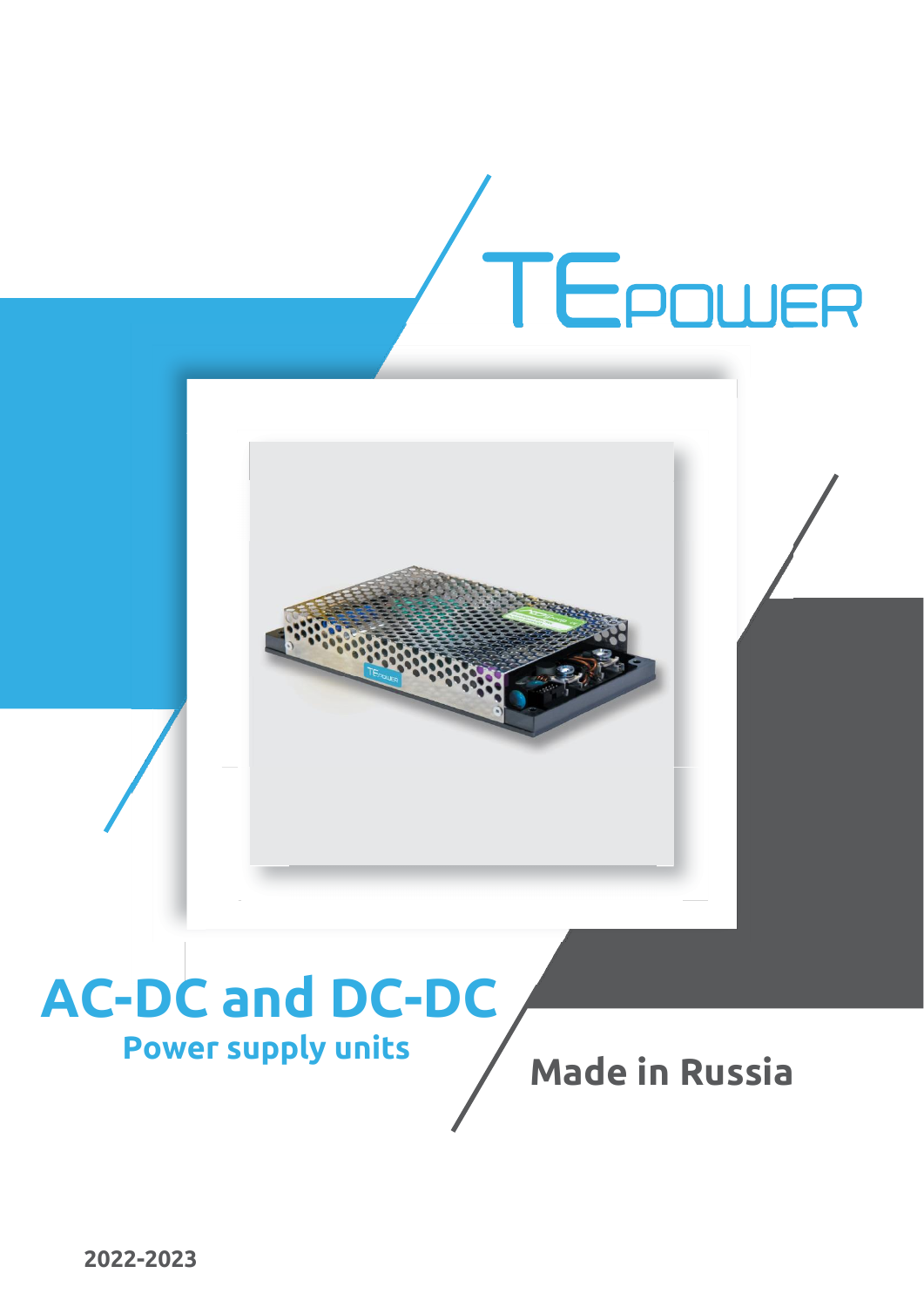### **Our motto:**

### **«Always choose the most difficult path – you will not meet competitors there»**

Charles de Gaulle

### **Administration Alexander Electric s.r.o.**



**Alexander Goncharov** CEO, Founder, General Designer



**Olga Goncharova** Founder, Financial **Director** 



**Mikhail Goncharov**  Founder, Chief Designer



**Jan Hudomel**  Founder, Financial **Director** 

**ALEXANDER ELECTRIC s.r.o.** was founded in Prague, Czech Republic, in 2006, as a group for design, experimental production and supply of components to Russian companies - AEIEP, LLC and AEDON, LLC founded by Alexander Goncharov.

In 2015, **ALEXANDER ELECTRIC s.r.o.** became an independent company, uniting AEPS-GROUP s.r.o., and GONCHAROV ELECTRIC JET s.r.o. in Czech Republic and **TE LLC (TESLA ELECTRIC**) and **AEPS GROUP LLC** in Russia, today these companies act as a group of companies AEPS-GROUP.

Today **ALEXANDER ELECTRIC s.r.o**. specializes in development and production of flat planar fanless AC/DC and DC/DC power supply units designed to perform critical missions due to their unique specifications when operating under extreme operating conditions.

In 2020, **ALEXANDER ELECTRIC s.r.o.** granted **TE LLC** the right to conduct local production of individual series of products on the territory of the Russian Federation with the right to export.

This product catalog includes a series of AC/DC and DC/DC power supply modules manufactured by TE LLC (Voronezh), designed for the Russian and foreign markets.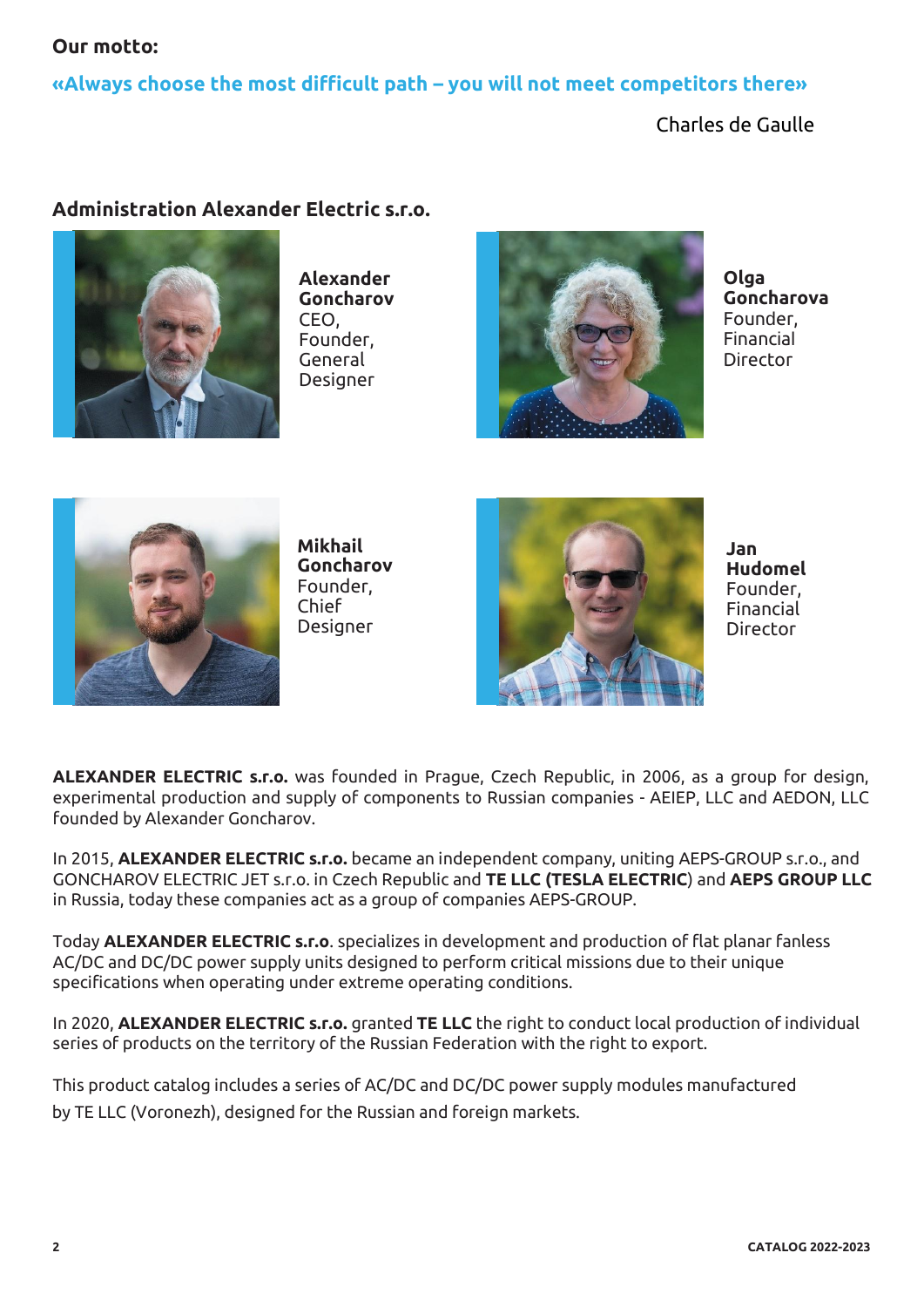# **Basic specifications of AC-DC and DC-DC power supply units made in Russia**

| <b>PARAMETER</b>                  | DC/DC<br><b>TESD</b>     | DC/DC<br><b>TESDs</b>    | DC/DC<br><b>TESH</b>     | AC-DC/DC<br><b>TESAV</b> | AC-DC/DC<br><b>JETAs</b> |
|-----------------------------------|--------------------------|--------------------------|--------------------------|--------------------------|--------------------------|
| Maximum power range, W            | 5200                     | 5100                     | 501000                   | 501000                   | 301200                   |
| Maximum power density, W/in3      | 39W/in <sup>3</sup>      | 64W/in <sup>3</sup>      | 59W/in <sup>3</sup>      | 59W/in <sup>3</sup>      | 25W/in <sup>3</sup>      |
| DC "28W" 1650 V trans. 80 V       | $\ddot{}$                | $\ddot{}$                | $\overline{\phantom{a}}$ | $\overline{\phantom{a}}$ | $\overline{\phantom{a}}$ |
| DC "12W" 10,236 V trans. 80 V     | $\ddot{}$                | $\ddot{}$                | $\overline{\phantom{a}}$ | $\overline{\phantom{a}}$ | $\overline{\phantom{a}}$ |
| DC "24W" 1875 V trans. 80 V       | $\ddot{}$                | $\ddot{}$                | $\overline{\phantom{a}}$ | $\overline{\phantom{a}}$ | $\overline{\phantom{a}}$ |
| DC "48W" 980 V trans. 100 V       | $\overline{\phantom{a}}$ | $\ddot{}$                | $\blacksquare$           | $\overline{\phantom{a}}$ | $\bar{ }$                |
| DC "110" 66160 V trans. 170 V     | $\overline{\phantom{a}}$ | $\overline{\phantom{a}}$ | $\ddot{}$                | $\bar{ }$                | $\overline{\phantom{a}}$ |
| DC "150W" 110375 V trans. 450 V   | $\overline{\phantom{a}}$ | $\overline{\phantom{a}}$ | $\ddot{}$                | $\overline{\phantom{a}}$ | $\overline{\phantom{a}}$ |
| DC "230" 175342 V no trans.       | $\overline{\phantom{a}}$ | $\overline{\phantom{a}}$ | $\ddot{}$                | $\ddot{}$                | $\ddot{}$                |
| DC "270" 240425 V trans. 450 V    | $\overline{\phantom{a}}$ | $\overline{\phantom{a}}$ | $\ddot{}$                | $\overline{\phantom{a}}$ | $\overline{\phantom{a}}$ |
| AC "~115" ~80~138 V trans. ~150 V | $\overline{\phantom{a}}$ | $\overline{\phantom{a}}$ | $\overline{\phantom{a}}$ | $\ddot{}$                | $\ddot{}$                |
| AC "~230W" ~100~242 V no trans.   | $\overline{\phantom{a}}$ | $\overline{\phantom{a}}$ | $\overline{\phantom{a}}$ | $\ddot{}$                | $\ddot{}$                |
| I out max 2A                      | $\ddot{}$                | $\overline{\phantom{a}}$ | $\overline{\phantom{a}}$ | $\bar{ }$                | $\overline{\phantom{a}}$ |
| I out max 3A                      | $\ddot{}$                | $\pm$                    | $\overline{\phantom{a}}$ | $\overline{\phantom{a}}$ | $\overline{\phantom{a}}$ |
| I out max 5A                      | $\overline{\phantom{a}}$ | $\ddot{}$                | $\overline{\phantom{a}}$ | $\overline{\phantom{a}}$ | $\overline{\phantom{a}}$ |
| I out max 6A                      | $\ddot{}$                | $\overline{\phantom{a}}$ | $\overline{\phantom{a}}$ | $\overline{\phantom{a}}$ | $\overline{\phantom{a}}$ |
| I out max 10A                     | $\ddot{}$                | $\overline{\phantom{a}}$ | $\blacksquare$           | $\overline{\phantom{a}}$ | $\overline{\phantom{a}}$ |
| I out max 12A                     | $\overline{\phantom{a}}$ | $\ddot{}$                | $\overline{\phantom{a}}$ | $\overline{\phantom{a}}$ | $\ddot{}$                |
| I out max 20A                     | $\ddot{}$                | $\ddot{}$                | $\ddot{}$                | $\ddot{}$                | $\overline{\phantom{a}}$ |
| I out max 24A                     | $\overline{\phantom{a}}$ | $\overline{\phantom{a}}$ | $\overline{\phantom{a}}$ | $\overline{\phantom{a}}$ | ÷                        |
| I out max 30A                     | $\overline{\phantom{a}}$ | $\overline{\phantom{a}}$ | $\ddot{}$                | $\ddot{}$                | ÷                        |
| I out max 40A                     | $\ddot{}$                | $\overline{\phantom{a}}$ | $\overline{\phantom{a}}$ | $\overline{\phantom{a}}$ | $\overline{a}$           |
| I out max 42A                     | ÷                        | $\overline{\phantom{a}}$ | ÷                        | ÷                        | $\overline{\phantom{a}}$ |
| I out max 50A                     | $\overline{\phantom{a}}$ | $\overline{\phantom{a}}$ | $\overline{\phantom{a}}$ | $\overline{\phantom{a}}$ | ÷                        |
| I out max 60A                     | $\overline{\phantom{a}}$ | $\overline{\phantom{a}}$ | $\overline{\phantom{a}}$ | $\overline{\phantom{a}}$ | ÷                        |
| $-50$ +85 °C                      | $\overline{\phantom{a}}$ | $\overline{\phantom{a}}$ | $\overline{\phantom{a}}$ | $\overline{\phantom{a}}$ | $\pm$                    |
| $-60$ $+110$ °C                   | $\ddot{}$                | $\ddot{}$                | $\ddot{}$                | $\ddot{}$                | $\overline{\phantom{a}}$ |
| ON/OFF                            | $\ddot{}$                | $\ddot{}$                | $\ddot{}$                | $\ddot{}$                | $\pm$                    |
| <b>Parallel Operation</b>         | $\ddot{}$                | $\overline{\phantom{a}}$ | $\pm$                    | $\ddot{}$                | $\overline{\phantom{a}}$ |
| Remote sense                      | $\overline{\phantom{a}}$ | $\overline{\phantom{a}}$ | ÷                        | $\ddot{}$                | ÷                        |
| Conditional price at the same     | \$                       | \$\$                     | \$\$                     | \$\$\$                   | \$\$\$                   |
| 3                                 |                          |                          |                          |                          | CATALOG 2022-2023        |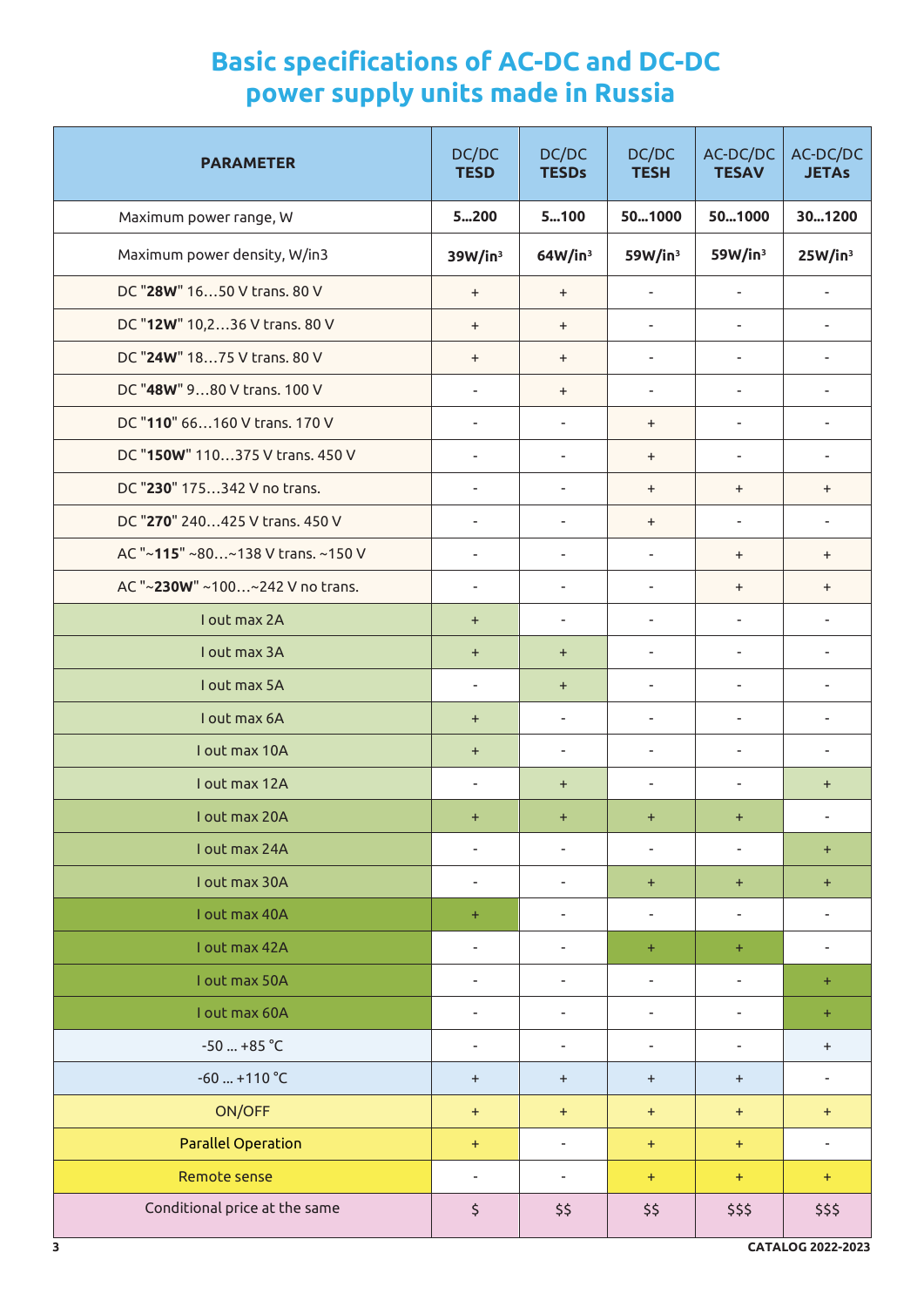## **TESDs series, 5 W - 100 W, planar DC-DC modules with an ultra-wide DC network of 48W (9...80 V), reinforced metal cases with flanges, critical applications, -60...+110°C**



#### **TESDs series features:**

**1.**Aluminum or copper cases with the same overall and connecting dimensions as the models of older generations, which can be replaced by this series due to significant improvement of the basic specifications.

**2.** Wide selection of input supply networks: 48W (9…80)V, 12W(10.2…36)V and 24W (18…75)V

**3.**High efficiency with ultra-wide range of case operating temperature from -60 to +100°C.

**4.**The possibility of implementing a two-channel output with galvanically isolated channels, which allows them to be connected in series to obtain a high-voltage output.

DC-DC power supply units of TESDs series can operate both in protected sealed and unprotected compartments of flying and stationary objects at low, medium, and high altitudes. They can be used in all types of ground transport, i.e. railway, automobile, and tracked types of vehicles. They can be used in marine equipment, and are the best choice for telecommunication facilities, supercomputers, radars, as well as for high power information display screens, electric vehicle charging stations, etc. These units can operate in very wide ambient temperature range, wherever a conductive heat sink or a combination of conductive and forced-air cooling can be used.

Apart from standard operation the power supply units of this series are adapted for critical missions: operation in emergency conditions, under the loss of tightness of hardware compartment, as well as in salt fog, sand contamination, with vibration, and mechanical shock effects.

#### **TESDs series includes TESDs15, TESDs25, TESDs50 and TESDs100**

**Electrical advantages**: The modules work with three input network options: 48W (9...80) V,12W (10.2.36) V and 24W (18.75) V. All Tests modules with an input network of 12W contain synchronous rectifiers up to an output voltage of 24 V, which increases their efficiency. The modules have a standard set of service functions, up to parallel operation in high-power models. A high efficiency of up to 93% allows the maximum operating temperature range on the housing to be -60 ...+110°C.

**Design advantages**: The TESDs series modules are very small in size, which, combined with high efficiency, allows them to allow an energy density of up to 64 W/in3. The modules have mounting heat-removing flanges, which in some cases allow the modules to be used without a radiator. The housing of the modules has stiffeners and at the same time serves for conductive heat removal. Considering that all components are structurally connected to the body and filled with a rigid heat-conducting compound, the resistance and strength to mechanical influences is unique. The table below shows basic parameters of TESDs series.

The table below shows basic parameters of TESDs series.

**\*This series replaces the modules of previous series TESD, TESND as well as modules from other companies in similar cases of the MDM series.**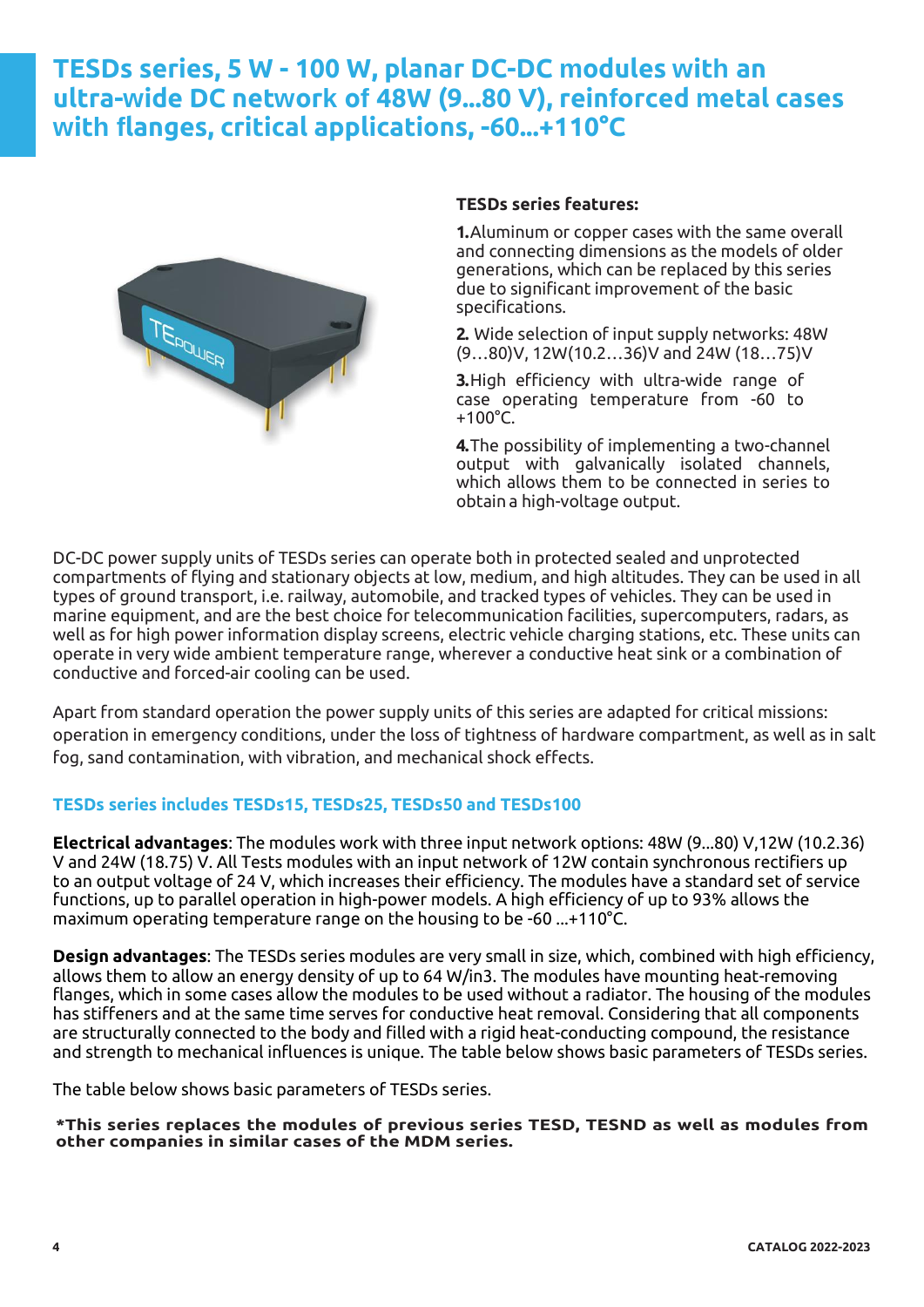|                                                                                                                                                                                                                                                                                                                                                                                                                                                                 |                                   |                                   |                           |                                  |                   |                                   |                                     |                                      |                             |               |           | <b>EMC Standards</b>                            |                       |  |
|-----------------------------------------------------------------------------------------------------------------------------------------------------------------------------------------------------------------------------------------------------------------------------------------------------------------------------------------------------------------------------------------------------------------------------------------------------------------|-----------------------------------|-----------------------------------|---------------------------|----------------------------------|-------------------|-----------------------------------|-------------------------------------|--------------------------------------|-----------------------------|---------------|-----------|-------------------------------------------------|-----------------------|--|
| Unit Type                                                                                                                                                                                                                                                                                                                                                                                                                                                       | Maximum power when<br>ordering, W | Dimensions, mm<br>without flanges | Maximal output current, A | Power density, W/in <sup>3</sup> | Number of outputs | nput 48W (9-80 V) transient 100 V | nput 12W (10,2-36 V) transient 80 v | V) transient 80 V<br>nput 24W (18-75 | Insulation input-output, kV | Remote ON/OFF | Trimming  | Additional filtration to improve<br>EMC profile | <b>MIL-STD-461 CE</b> |  |
| TESDs15                                                                                                                                                                                                                                                                                                                                                                                                                                                         | 10, 15                            | 30x20x10                          | $\mathsf{3}$              | 41                               | 1, 2              | $\bullet$                         | $\bullet$                           | $\bullet$                            | $=1.5$                      |               | $\bullet$ | JETDF2.5                                        |                       |  |
| TESDs25                                                                                                                                                                                                                                                                                                                                                                                                                                                         | 20, 25                            | 40x30x11                          | 5                         | 31                               | 1, 2              | $\bullet$                         | $\bullet$                           | $\bullet$                            | $=1.5$                      |               | $\bullet$ | JETDF5                                          |                       |  |
| TESDs50                                                                                                                                                                                                                                                                                                                                                                                                                                                         | 40,50                             | 48x33x11                          | 10                        | 47                               | 1, 2              | $\bullet$                         | $\bullet$                           | $\bullet$                            | $=1.5$                      |               | $\bullet$ | JETDF10                                         |                       |  |
| <b>TESDs100</b>                                                                                                                                                                                                                                                                                                                                                                                                                                                 | 80,100                            | 58x40x11                          | 20                        | 64                               | 1, 2              | $\bullet$                         | $\bullet$                           | $\bullet$                            | $=1.5$                      |               | $\bullet$ | JETDF20                                         |                       |  |
| TESDs15, TESDs25, TESDs50 and TESDs100.<br>For example, the temperature graphs of the TESDs50 module without an additional radiator are given<br>when the body temperature is controlled and maintained no higher than 125 °C, as well as the dependence<br>of the output power at ambient temperature in the absence of a radiator. At the same time, when the<br>ambient temperature rises, it is necessary to reduce the output power.                       |                                   |                                   |                           |                                  |                   |                                   |                                     |                                      |                             |               |           |                                                 |                       |  |
| <b>Power vs Case temperature</b><br><b>Power vs Ambient temperature</b><br>1,25<br>60<br>50W =ces., 90 % (28W)<br>50<br>1<br>40<br>0,75<br>Pout (W)<br>30<br>Pout/Paom<br>0,5<br>20<br>0,25<br>10<br>Ö<br>O<br>$-40$<br>$-30$<br>$-20$<br>$-30$<br>20<br>50<br>70<br>80<br>90<br>100 110<br>$-50$<br>0<br>10<br>30<br>40<br>60<br>$-70$ $-60$ $-50$ $-40$ $-30$ $-20$ $-10$ 0<br>10 20 30 40 50 60 70 80 90 100 110 120 130<br>Ambient temp °C<br>Case termo °C |                                   |                                   |                           |                                  |                   |                                   |                                     |                                      |                             |               |           |                                                 |                       |  |
| 5                                                                                                                                                                                                                                                                                                                                                                                                                                                               |                                   |                                   |                           |                                  |                   |                                   |                                     |                                      |                             |               |           | <b>CATALOG 2022-2023</b>                        |                       |  |

#### **Possible cooling methods**



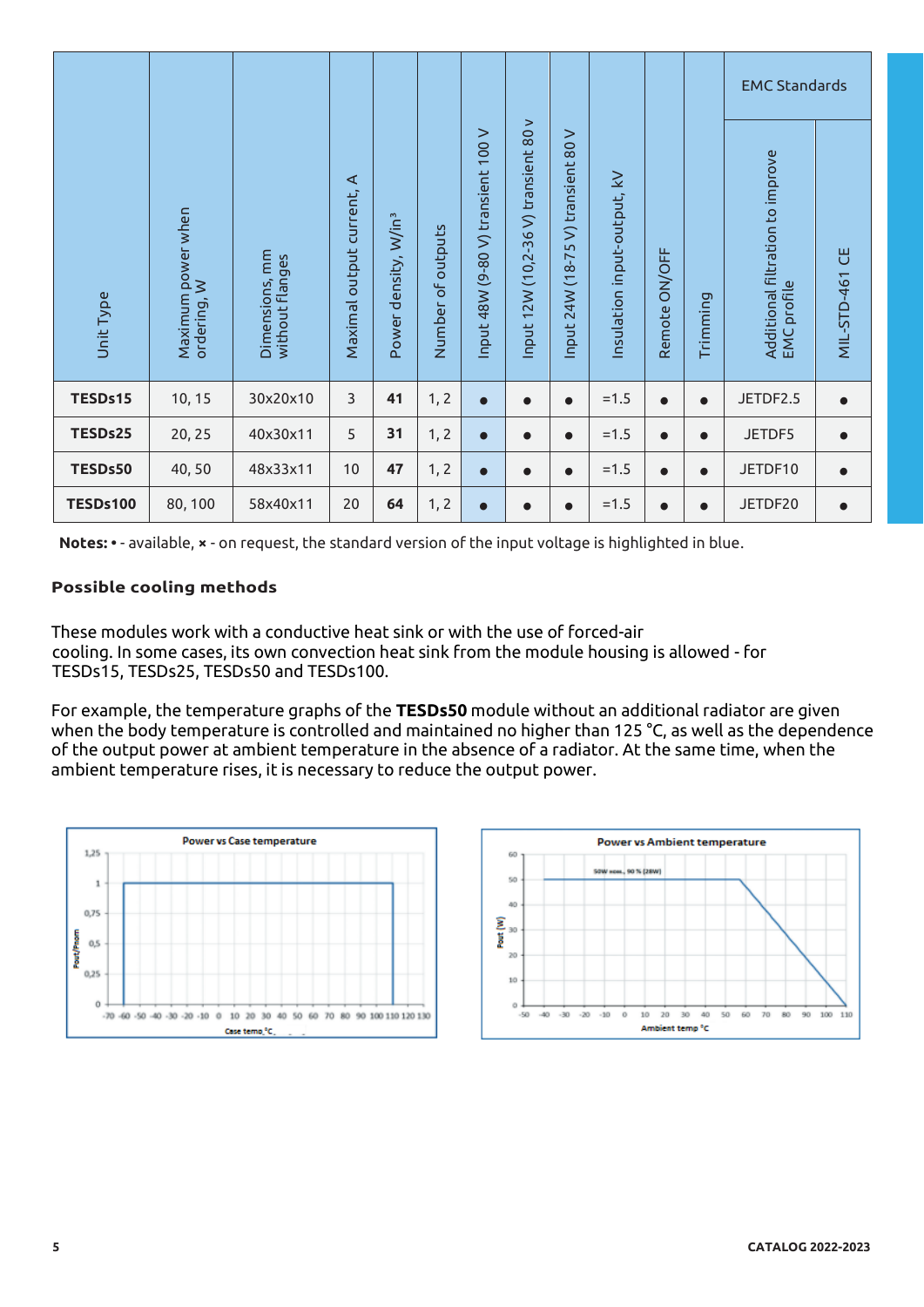## **TESD series, 5W-200W, planar DC-DC modules, reinforced metal cases with flanges, critical applications, -60…+110°C**



#### **TESD series features:**

**1.** Aluminum or copper cases with the same overall and connecting dimensions as the models of older generations, which can be replaced by this series due to significant improvement of the basic specifications.

**2**. Wide selection of input supply networks: 48W (9…80) V, 12W (10.2…36) V and 24W (18…75) V.

**3.** High efficiency with ultra-wide range of case operating temperature from -60 to +100°C.

**4.** The possibility of implementing a two-channel output with galvanically isolated channels, which allows them to be connected in series to obtain a high-voltage output.

DC-DC power supply units of **TESD** series can operate both in protected sealed and unprotected compartments of flying and stationary objects at low, medium, and high altitudes. They can be used in all types of ground transport, i.e. railway, automobile, and tracked types of vehicles. They can be used in marine equipment, and are the best choice for telecommunication facilities, supercomputers, radars, as well as for high power information display screens, electric vehicle charging stations, etc. These units can operate in very wide ambient temperature range, wherever a conductive heat sink or a combination of conductive and forced-air cooling can be used.

Apart from standard operation the power supply units of this series are adapted for critical missions: operation in emergency conditions, under the loss of tightness of hardware compartment, as well as in salt fog, sand contamination, with vibration, and mechanical shock effects.

#### **TESD series includes TESD10, TESD15, TESD30, TESD60, TESD100 and TESD200**

**Electrical advantages:** The modules work with three input network options: **48W** (9...80) V,**12W** (10.2.36) V and **24W** (18.75) V. All Tests modules with an input network of 12W contain synchronous rectifiers up to an output voltage of 24 V, which increases their efficiency. The modules have a standard set of service functions, up to parallel operation in high-power models. A high efficiency of up to 93% allows the maximum operating temperature range on the housing to be -60 ...+110°C.

**Design advantages:** The TESD series modules are very small in size, which, combined with high efficiency, allows them to allow an energy density of up to 39 W/in3. The modules have mounting heat-removing flanges, which in some cases allow the modules to be used without a radiator. The housing of the modules has stiffeners and at the same time serves for conductive heat removal. Considering that all components are structurally connected to the body and filled with a rigid heatconducting compound, the resistance and strength to mechanical influences is unique. The table below shows basic parameters of TESD series.

The table below shows basic parameters of this series.

**\*This series replaces the modules of previous series TESD as well as modules from other companies in similar cases of the MDM series.**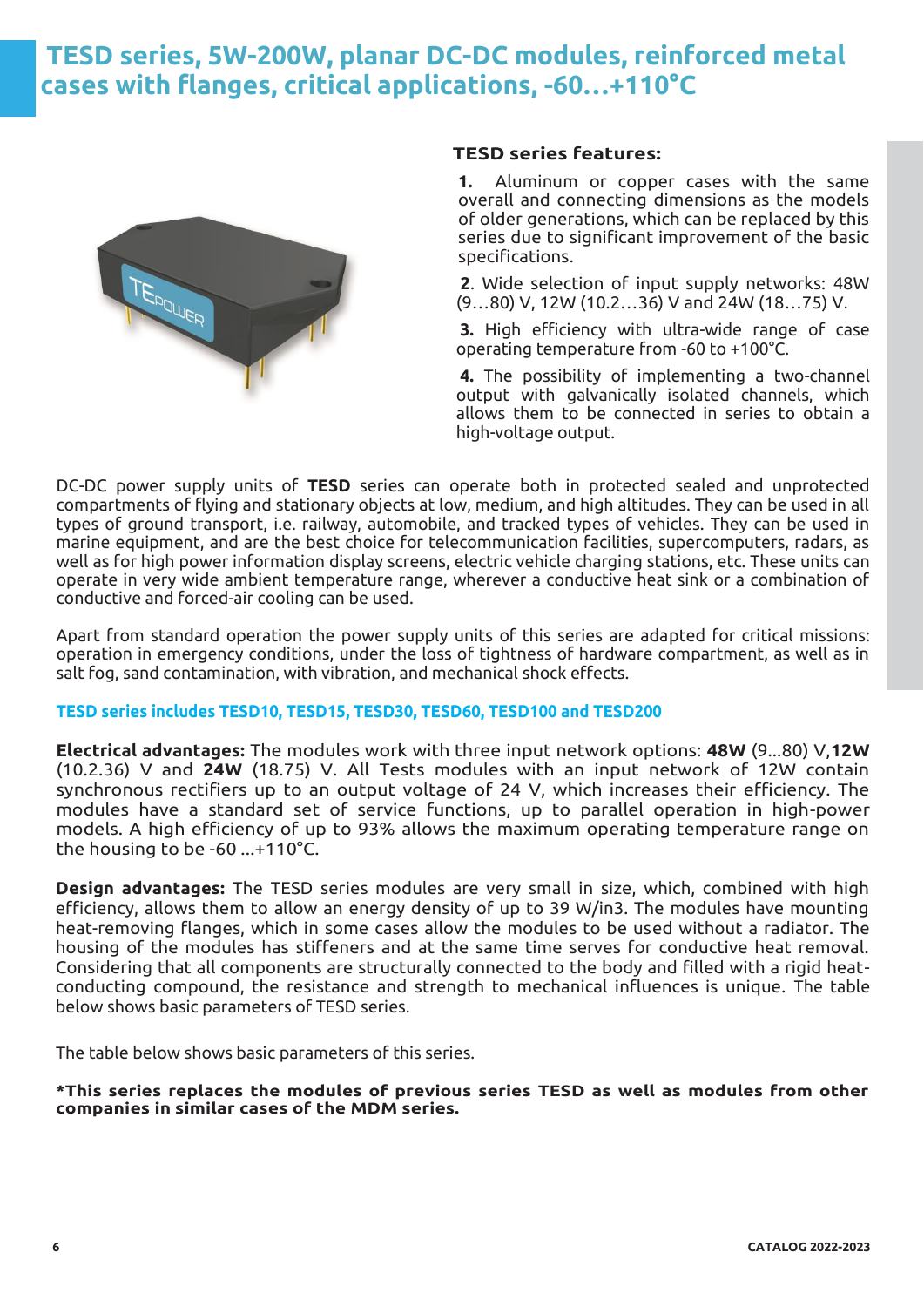|                                                                                                                                                                                                                                                                                                                                                                                                                                                                                                                                                                                                                      |                                   |                                   |                            |                                  |                   |                                    |                                      |                                    |                             |                    |           | <b>EMC Standards</b>                            |                       |  |
|----------------------------------------------------------------------------------------------------------------------------------------------------------------------------------------------------------------------------------------------------------------------------------------------------------------------------------------------------------------------------------------------------------------------------------------------------------------------------------------------------------------------------------------------------------------------------------------------------------------------|-----------------------------------|-----------------------------------|----------------------------|----------------------------------|-------------------|------------------------------------|--------------------------------------|------------------------------------|-----------------------------|--------------------|-----------|-------------------------------------------------|-----------------------|--|
| Unit type                                                                                                                                                                                                                                                                                                                                                                                                                                                                                                                                                                                                            | Maximum power when<br>ordering, W | Dimensions, mm<br>without flanges | Maximal outpour current, A | Power density, W/in <sup>3</sup> | Number of outputs | Input 28W (16-50 V) transient 80 V | Input 12W (10,2-36 V) transient 80 V | Input 24W (18-75 V) transient 80 V | Insulation input-output, kV | Parallel operation | Trimming  | Additional filtration to improve<br>EMC profile | <b>MIL-STD-461 CE</b> |  |
| TESD10                                                                                                                                                                                                                                                                                                                                                                                                                                                                                                                                                                                                               | 5, 10                             | 30x20x10                          | $\overline{2}$             | 27                               | 1,2               | $\bullet$                          | $\bullet$                            | $\bullet$                          | $=1.5$                      |                    | $\bullet$ | JETDF2.5                                        | $\bullet$             |  |
| TESD15                                                                                                                                                                                                                                                                                                                                                                                                                                                                                                                                                                                                               | 10, 15                            | 40x30x11                          | 3                          | 18                               | 1,2               | $\bullet$                          | $\bullet$                            |                                    | $=1.5$                      |                    | $\bullet$ | JETDF5                                          |                       |  |
| <b>TESD30</b>                                                                                                                                                                                                                                                                                                                                                                                                                                                                                                                                                                                                        | 20,30                             | 48x33x11                          | 6                          | 28                               | 1,2               | $\bullet$                          | $\bullet$                            |                                    | $=1.5$                      |                    | $\bullet$ | JETDF10                                         |                       |  |
| <b>TESD60</b>                                                                                                                                                                                                                                                                                                                                                                                                                                                                                                                                                                                                        | 40,60                             | 58x40x11                          | 12                         | 38                               | 1                 | $\bullet$                          |                                      |                                    | $=1.5$                      |                    | $\bullet$ | JETDF20                                         |                       |  |
| <b>TESD100</b>                                                                                                                                                                                                                                                                                                                                                                                                                                                                                                                                                                                                       | 80,100                            | 73x53x13                          | 20                         | 32                               | 1                 | $\bullet$                          |                                      |                                    | $=1.5$                      |                    | $\bullet$ | JETDF20                                         |                       |  |
| <b>TESD200</b>                                                                                                                                                                                                                                                                                                                                                                                                                                                                                                                                                                                                       | 150,200                           | 95x68x13                          | 40                         | 39                               | 1                 | $\bullet$                          | $\bullet$                            |                                    | $=1.5$                      | $\bullet$          | $\bullet$ | External                                        | $\bullet$             |  |
| These modules work with a conductive heat sink or with the use of forced-air cooling. In some cases, its ow<br>convection heat sink from the module cases is allowed - for TESD10, TESD15, TESD30, TESD60, TESD100.<br>For example, the temperature graphs of the TESD30 module without an additional radiator are given wher<br>the body temperature is controlled and maintained no higher than 125 °C, as well as the dependence of the<br>output power at ambient temperature in the absence of a radiator. At the same time, when the ambient<br>temperature rises, it is necessary to reduce the output power. |                                   |                                   |                            |                                  |                   |                                    |                                      |                                    |                             |                    |           |                                                 |                       |  |
|                                                                                                                                                                                                                                                                                                                                                                                                                                                                                                                                                                                                                      |                                   |                                   |                            |                                  |                   |                                    |                                      |                                    |                             |                    |           |                                                 |                       |  |
| <b>Power vs ambient temperature</b><br><b>Power vs Case temperature</b><br>1,25<br>1<br>40<br>30W HOM., 90 % (28W)<br>Pout (W)<br>0,75<br>Pout/Paom<br>20<br>0,5<br>10<br>0,25<br>ö<br>$-30$<br>$-20 - 10$<br>$-50$<br>$-40$<br>$\Omega$<br>10<br>20<br>30<br>40<br>50<br>60<br>70<br>80<br>90<br>100 110<br>$\circ$<br>$-70$ $-60$ $-50$ $-40$ $-30$ $-20$ $-10$ 0<br>10 20 30<br>40 50 60 70 80 90 100 110 120 130<br>Ambient temp °C<br>Case termo °C                                                                                                                                                             |                                   |                                   |                            |                                  |                   |                                    |                                      |                                    |                             |                    |           |                                                 |                       |  |
| 7                                                                                                                                                                                                                                                                                                                                                                                                                                                                                                                                                                                                                    |                                   |                                   |                            |                                  |                   |                                    |                                      |                                    |                             |                    |           | <b>CATALOG 2022-2023</b>                        |                       |  |

### **Possible cooling methods**



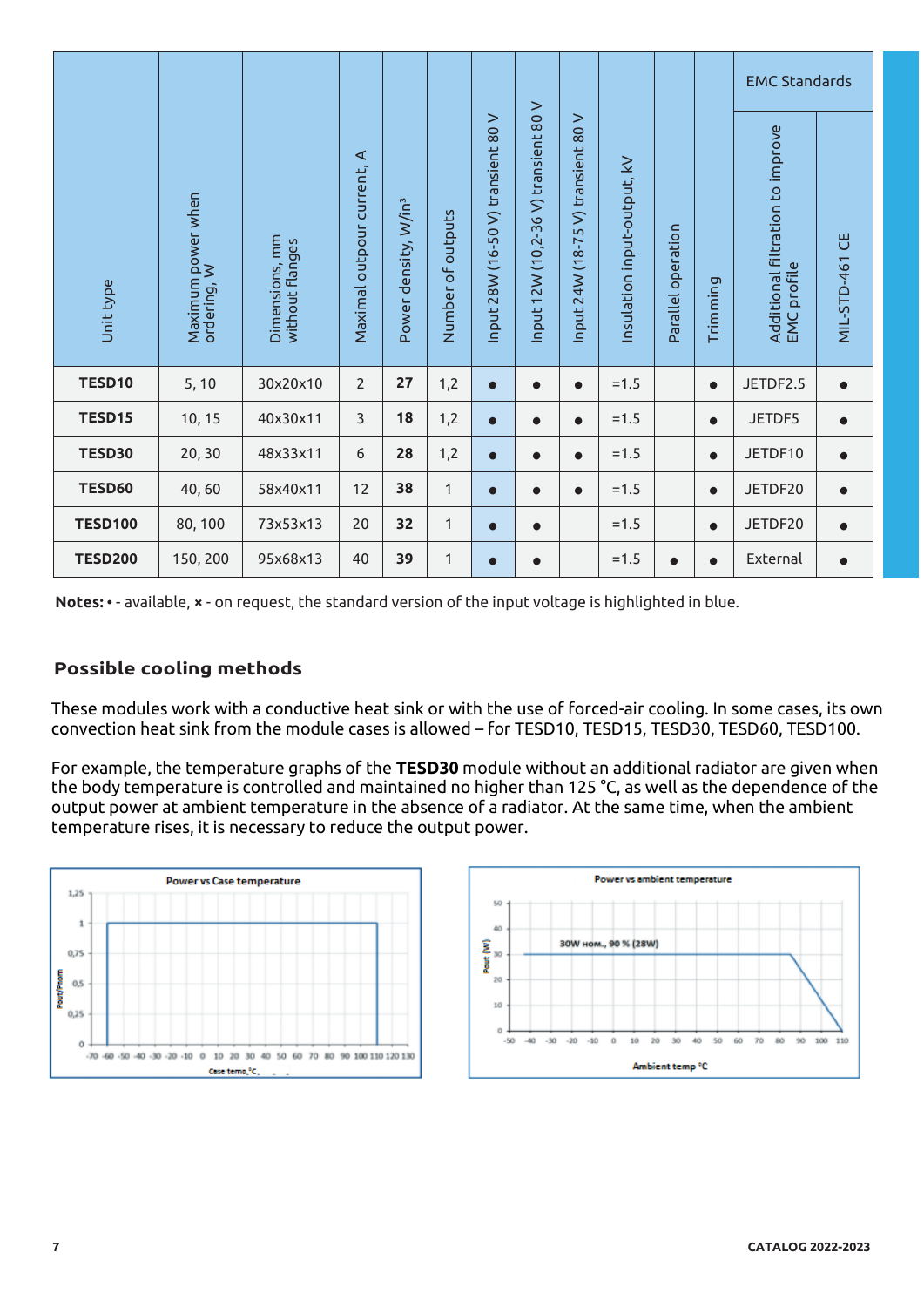## **JETAs series, 30 W - 1200 W, single-phase planar fanless AC-DC modules, milled case base, critical applications -50...+85°C**



#### **Features of JETAs series:**

**1.** Metal milled housings, in overall and connecting dimensions, coinciding with the models of previous generations TESA40-TESA1000, JETA60-JETA1200 and replacing them with a significant improvement in performance.

**2.** The maximum heights of the modules of this series are from 19 mm (30 W) to 38 mm (1200 W)

**3.** Ultra-wide operating temperature range of case is - 50…+85°C

**4.** Dual-zone module temperature sensor

**5.** Operation with single-phase AC input networks in the frequency range 50...400 Hz, as well as the ability to work with DC networks, regardless of polarity.

AC-DC power supply modules of the JETAs series work both in protected sealed compartments and in unprotected ones - in the equipment of flying and stationary objects at low and medium altitudes, in all types of ground transport: railway, automobile, tracked. They can be used in marine equipment, are optimal for telecommunications facilities, for supercomputers, radars, as well as for information display screens, etc. These modules operate in conditions with a very wide temperature range of the environment, wherever a conductive heat sink or a combination of conductive and forced-air cooling is possible.

Modules, in addition to standard work, are adapted for critical missions: work in emergency conditions, work in violation of the tightness of the equipment compartment, with salt fog, with sand contamination, with vibrations and mechanical shock effects.

#### **JETAs series includes: JETAs60, JETAs120, JETAs300, JETAs700, JETAs1200 modules.**

**Electrical Advantages:** All single-channel JETAs modules contain synchronous rectifiers up to an output voltage of 24 V, which significantly increases their efficiency. The implementation of a twochannel output with galvanically isolated channels provides a unique possibility of circuit switching in all four possible variants: independent two channels, channels connected in parallel, channels connected in series to obtain a high-voltage output, an output with a midpoint. Starting from 300 watts, all modules have PFC, contain a standard set of service functions, up to parallel operation.

**Design advantages:** JETAs series modules do not have fans, combine small dimensions and high efficiency. This allows them to reach an energy density of up to 25 W/in3. All components having a noticeable weight are structurally connected to the base and filled with a heat-conducting compound - resistance to mechanical influences is good.

Starting from an output power of 300 W or more, the modules use a two-zone temperature sensor, one control zone is the lower area next to the base, the second control area is in the upper part of the module under the cover. This makes it possible to solve the problems of the so-called thermal pockets in the operating area of the module, for example, under its casing and increases durability.

The table below shows basic parameters of this series.

**\* This series meets the typical industrial standard of cases and terminals, and replaces popular power supplies of many manufacturers with improved basic specifications.**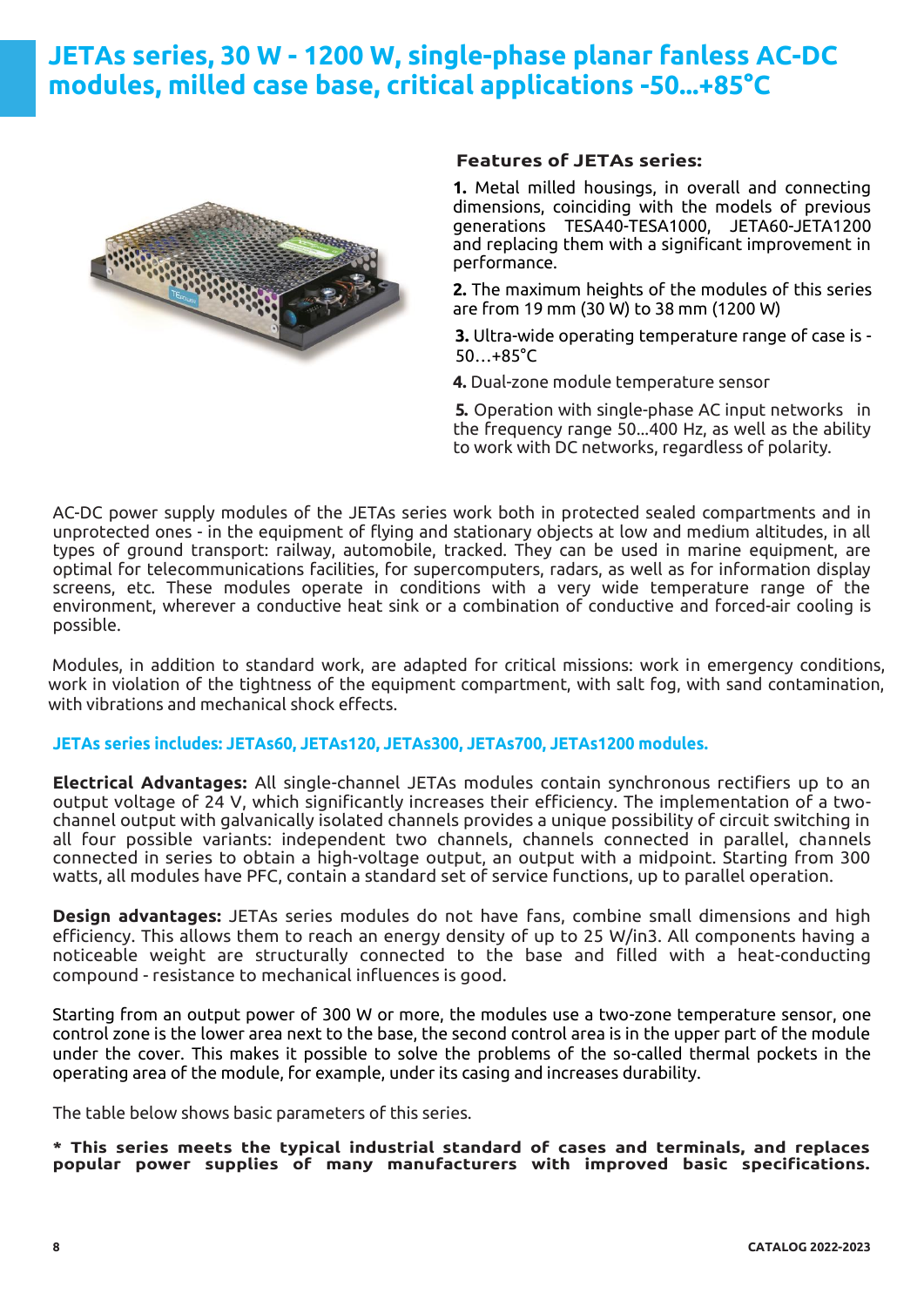|                                                              |                                                                                                                                                                                                                                                                                                                                                                  |                |                               |                                 |                   |                                         |                                               |                             |                                 |          | <b>EMC Standards</b>                                                                                                                                                                                                                                                                                                                                                                                |                                   |                          |  |  |
|--------------------------------------------------------------|------------------------------------------------------------------------------------------------------------------------------------------------------------------------------------------------------------------------------------------------------------------------------------------------------------------------------------------------------------------|----------------|-------------------------------|---------------------------------|-------------------|-----------------------------------------|-----------------------------------------------|-----------------------------|---------------------------------|----------|-----------------------------------------------------------------------------------------------------------------------------------------------------------------------------------------------------------------------------------------------------------------------------------------------------------------------------------------------------------------------------------------------------|-----------------------------------|--------------------------|--|--|
| Unit type                                                    | Maximum power when<br>ordering, W                                                                                                                                                                                                                                                                                                                                | Dimensions, mm | ⋖<br>Maximum outpour current, | Power density W/in <sup>3</sup> | Number of outputs | Input ~115 (~80-138 V) transient ~150 V | Input ~230W (~100-242 V)<br>Without transient | Insulation input-output, KB | sensor<br>Dual-zone temperature | Trimming | EN 55022<br>RNS P51318.22 Class B                                                                                                                                                                                                                                                                                                                                                                   | EN 55022<br>RNS P51318.22 Class A | ٣J<br><b>MIL-STD-461</b> |  |  |
| JETAs60                                                      | 30, 40, 60                                                                                                                                                                                                                                                                                                                                                       | 100x51x19      | 12                            | 10                              | 1,2               | $\pmb{\times}$                          | $\bullet$                                     | $\sim$ 3                    |                                 |          |                                                                                                                                                                                                                                                                                                                                                                                                     |                                   |                          |  |  |
| <b>JETAs120</b>                                              | 80, 100, 120                                                                                                                                                                                                                                                                                                                                                     | 110x61x21      | 24                            | 14                              | 1,2               | ×                                       | $\bullet$                                     | ~1                          |                                 |          |                                                                                                                                                                                                                                                                                                                                                                                                     |                                   |                          |  |  |
| <b>JETA300s</b>                                              | 150, 250, 300                                                                                                                                                                                                                                                                                                                                                    | 134x84x28      | 30                            | 16                              | 1,2               | ×                                       |                                               | $\sim$ 3                    |                                 |          | JETAF5                                                                                                                                                                                                                                                                                                                                                                                              |                                   |                          |  |  |
| <b>JETA700s</b>                                              | 400, 600, 700                                                                                                                                                                                                                                                                                                                                                    | 175x93x29      | 50                            | 25                              | 1,2               | ×                                       |                                               | ~2                          |                                 |          | JETAF10                                                                                                                                                                                                                                                                                                                                                                                             |                                   |                          |  |  |
| <b>JETA1200s</b>                                             | 800, 1000, 1200                                                                                                                                                                                                                                                                                                                                                  | 211x117x38     | 60                            | 21                              | 1                 | $\pmb{\times}$                          |                                               | ~2                          |                                 |          | JETAF10                                                                                                                                                                                                                                                                                                                                                                                             |                                   |                          |  |  |
| 160<br>140<br>120<br>100<br>Pout (W)<br>80<br>60<br>40<br>20 | <b>Power vs ambient temp</b>                                                                                                                                                                                                                                                                                                                                     |                |                               |                                 |                   |                                         |                                               |                             |                                 |          | The first three models JETAs60, JETAs120 and<br>JETAs300 can be used without an additional<br>radiator in accordance with the schedule below<br>(example JETAs120) - for example, in the form<br>of an instrument cabinet located on a metal wa<br>(preferably using a heat-conducting paste). At<br>the same time, when the ambient temperature<br>increases, it is necessary to reduce the output |                                   |                          |  |  |
| Ō<br>-60<br>$-40$                                            | $-30$<br>$-20$<br>$-10$<br>Ambient temp "C<br>he more powerful JETAs700 - JETAs1200 modules are designed only for use with conductive cooling<br>sing an aluminum or copper radiator-plate or with forced air blowing or with a convection radiator wit<br>vertical arrangement of fins for easy passage of air between the fins from bottom to top. Most of the | 60<br>70<br>50 | 80<br>90 100                  |                                 | power             |                                         |                                               |                             |                                 |          |                                                                                                                                                                                                                                                                                                                                                                                                     |                                   |                          |  |  |
| ibbed radiator.                                              | eat generated by the module (93-95%) is concentrated on the lower surface of the housing, on the<br>ole, designed for articulation with the surface of the radiator plate or with the base of the                                                                                                                                                                |                |                               |                                 |                   |                                         |                                               |                             |                                 |          |                                                                                                                                                                                                                                                                                                                                                                                                     |                                   |                          |  |  |
|                                                              |                                                                                                                                                                                                                                                                                                                                                                  |                |                               |                                 |                   |                                         |                                               |                             |                                 |          |                                                                                                                                                                                                                                                                                                                                                                                                     | <b>CATALOG 2022-2023</b>          |                          |  |  |



#### **Possible cooling methods**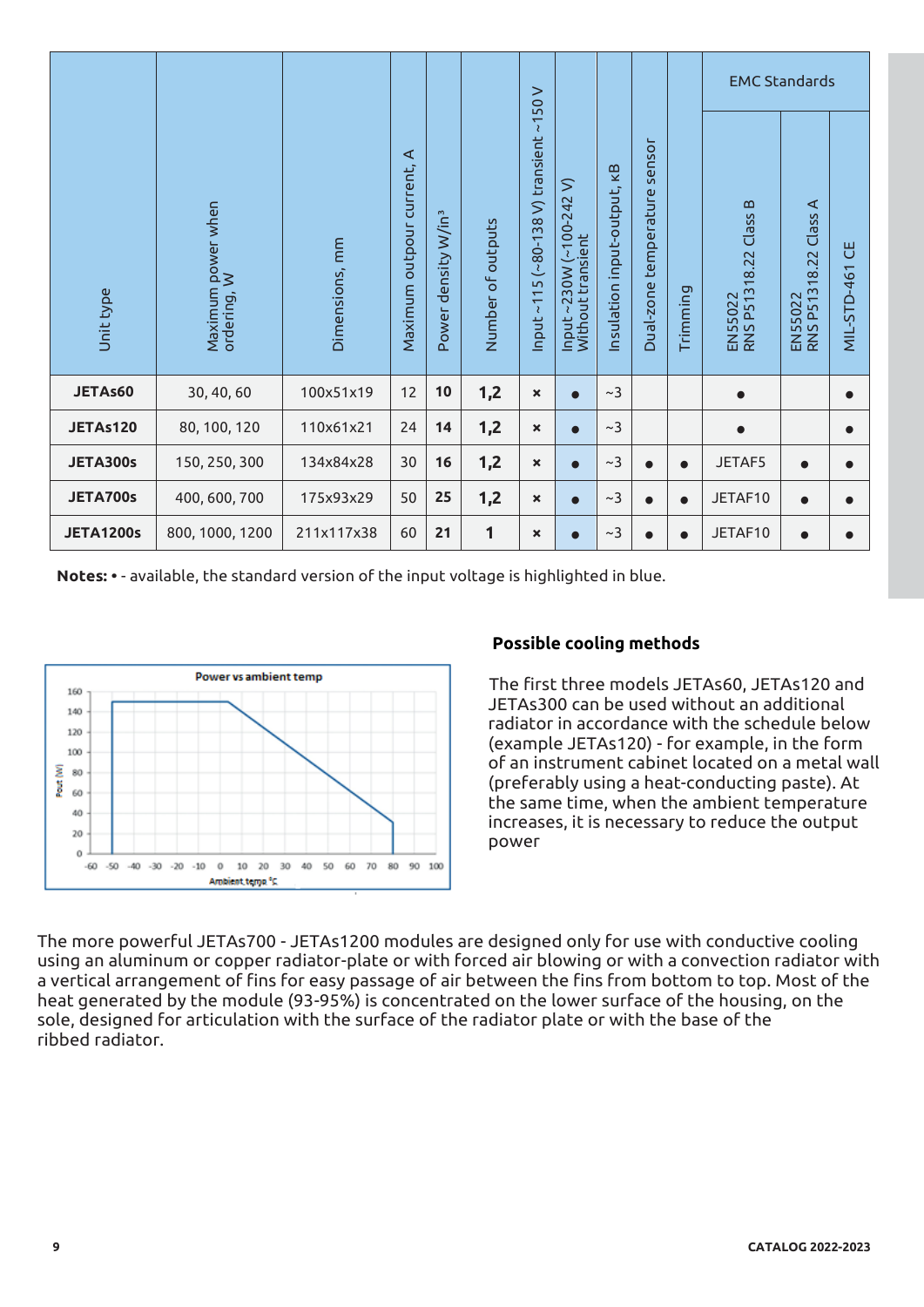## **TESAV(H) series, 50 W - 1000 W, planar AC-DC/DC-DC modules, reinforced metal housings with flanges, high-voltage input, -60...+110°C**



#### **TESAV(H) series features:**

- **1.** Aluminium or copper housings with mounting flanges.
- **2.** High efficiency with ultra-wide range of case operating temperature from -60...+110°C.
- **3**. Operation with AC input networks (with an external filter capacitor): ~230W(~100...264В)и~115(~80...138 В)-in the frequency range 50...400 Hz
- **4.** Working with input DC networks: =110 (=66...160 V), =150W (=110...375 V), =230 (=175...342 C), as well as with others - on request.
- **5.** On request, it is possible to perform with an output voltage of up to **400 V**.

AC-DC / DC-DC modules of the **TESAV(H**) series work both in protected sealed compartments and in unprotected ones - in the equipment of flying and stationary objects at low, medium and high altitudes. In all types of ground transport - railway, automobile, tracked. These modules can be used in marine equipment, are very optimal for telecommunications facilities, for supercomputers, radars, as well as for information display screens, etc. They work in conditions with the widest possible temperature range of the environment, wherever a conductive heat sink or forced-air cooling is possible.

In some cases, a convection heat sink is allowed - no additional radiators are required.

TESA series modules have a separate input for supplying AC voltage to the bridge rectifier located inside the module and then, after rectification, to the internal DC-DC converter. To filter the rectified voltage, the TESA series modules have terminals for connecting an external electrolytic or film capacitor. In this case, this power supply module becomes an AC-DC type module with a filter capacitor removed. The advantage of this solution is the possibility of placing the electrolytic capacitor in the "cold" zone of the equipment when the module is operating with a high operating temperature of the housing, significantly higher than the electrolytic capacitor allowed. This technique allows you to increase the operating time for failure, i.e. increase the reliability of the AC-DC power supply. TESA also have a separate input for DC voltage supply, bypassing the bridge rectifier, which increases the efficiency of the module with lowvoltage supply networks.

#### **The series of planar AC-DC/DC-DC modules consists of TESAV(H)100, TESAV(H)200, TESAV(H)500 and TESAV(H)1000 modules and is designed for 230W (~100...264 V), 115 (~80...138 V) – in the frequency range of 50...400 Hz or 110 V DC (=66...160 V), 150W (=110...375 V) and 230 (=175...342 In).**

**Electrical advantages:** TESAV(H) series modules contain synchronous rectifiers, which increases their efficiency up to 90-93%. They contain the entire set of service functions, up to parallel operation. Galvanic isolation of output channels in two-channel versions significantly expands the functionality of the construction of equipment with various schemes of connection of output channels. It is possible to use the filter capacitor connection terminals to implement the simplest functions of an uninterruptible power supply, for example, based on lithium batteries.

**Design advantages:** The TESAV(H) series modules are small in size and have a flat, planar design. This, combined with high efficiency, allows them to realize an energy density from 32 W/in3 to 59 W/in3. The module housings have stiffeners and at the same time serve for conductive heat removal – they are radiators. Considering that all components are structurally connected to the housing and filled with a rigid heat-conducting compound, the resistance to mechanical influences is high.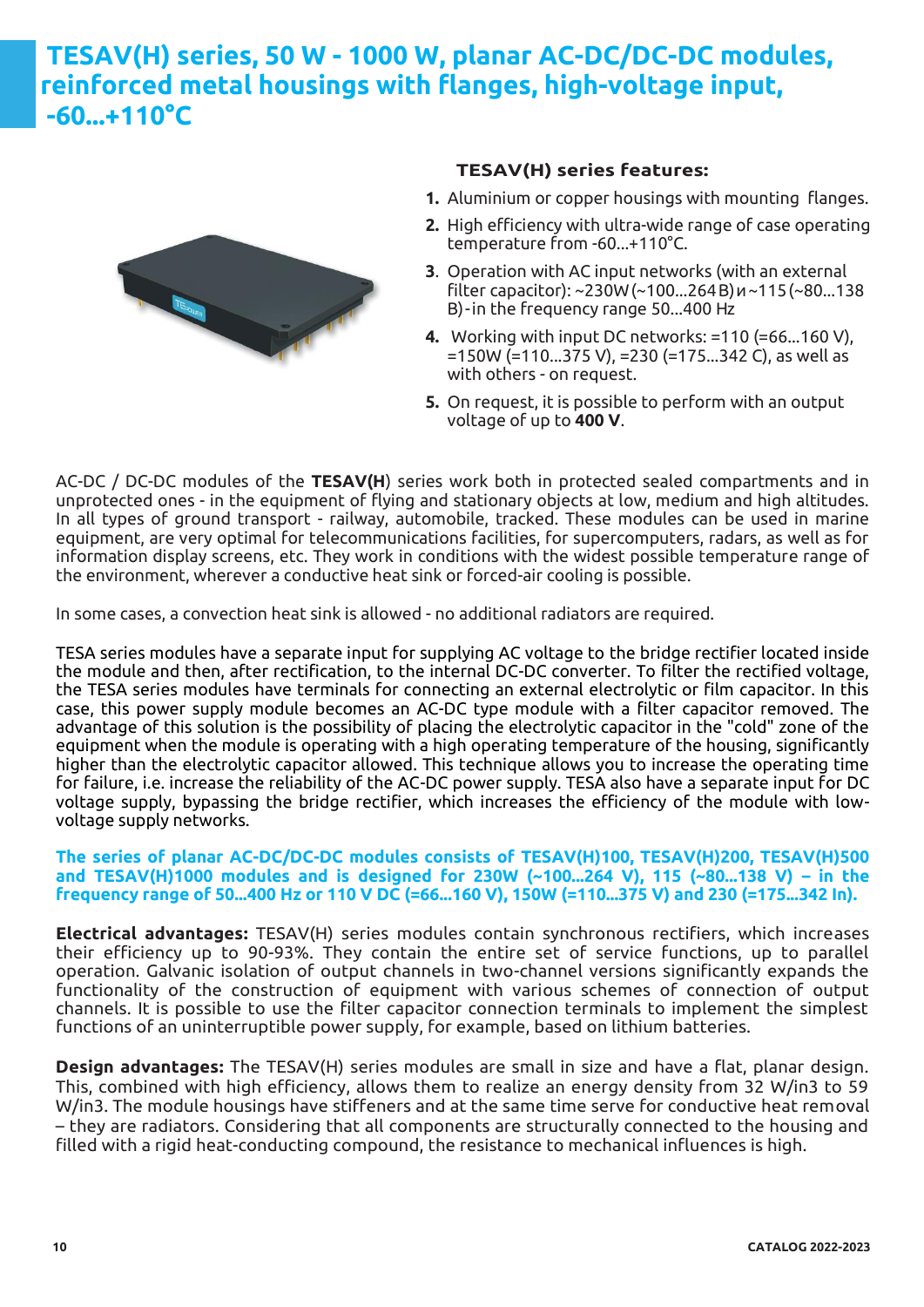The table below shows basic parameters of this series.

#### **\* This series replaces the modules of previous generations while maintaining overall connection dimensions.**

| Unit type           | Maximum power when ordering, W | Dimensions without flanges, mm | ⋖<br>Maximal output current, | Power density, W/In <sup>3</sup> | Number of outputs | 138 V) transient ~150 V<br>$-08$<br>Input~115 | 264 V) without transient<br>$\mathbf{I}$<br>30W (~100<br>$\overline{\mathsf{N}}$<br>$\mathbf{z}$<br>Input. | ⋗<br>$-170$<br>160 V) transient<br>$\mathbf{I}$<br>$(=66 -$<br>$= 110$<br>Input: | Input =150W (=110-375 V) transient =450 V | (=175-342 V) without transient<br>$nput = 230$ | Insulation input-output, kV | Trimming  | Parallel operation | EMC Standard<br>EN55022 RNS P51318.22 Class A/B<br>MIL-STD-461 CE |
|---------------------|--------------------------------|--------------------------------|------------------------------|----------------------------------|-------------------|-----------------------------------------------|------------------------------------------------------------------------------------------------------------|----------------------------------------------------------------------------------|-------------------------------------------|------------------------------------------------|-----------------------------|-----------|--------------------|-------------------------------------------------------------------|
| <b>TESAV(H)100</b>  | 50, 100                        | 73x53x13                       | 20                           | 32                               | 1,2               | $\bullet$                                     | $\bullet$                                                                                                  | $\bullet$                                                                        | $\bullet$                                 | $\bullet$                                      | $=1.5$                      | $\bullet$ |                    | External<br>filter                                                |
| <b>TESAV(H)200</b>  | 150, 200                       | 95x68x13                       | 30                           | 39                               | $\mathbf{1}$      | $\bullet$                                     | $\bullet$                                                                                                  | $\bullet$                                                                        | $\bullet$                                 | $\bullet$                                      | $=1.5$                      | $\bullet$ | $\bullet$          | External<br>filter                                                |
| <b>TESAV(H)500</b>  | 300, 500                       | 110x84x15                      | 42                           | 59                               | $\mathbf{1}$      | $\bullet$                                     | $\bullet$                                                                                                  | 0                                                                                | $\bullet$                                 | $\bullet$                                      | $=1.5$                      | $\bullet$ | $\bullet$          | External<br>filter                                                |
| <b>TESAV(H)1000</b> | 700, 1000                      | 168x110x16                     | 42                           | 55                               | $\mathbf{1}$      | $\bullet$                                     |                                                                                                            |                                                                                  |                                           |                                                | $=1.5$                      | $\bullet$ |                    | External<br>filter                                                |

 **Notes: •** - available, the standard version of the input voltage is highlighted in blue.

### **Possible cooling methods**

These modules work with a conductive heat sink or with the use of forced-air cooling. In some cases, its own convection heat sink from the module housing is allowed – for TESAV(H)100 and TESAV(H)200.

As an example pls. see the temperature diagram of TESAV200 unit without an additional heat sink with case temperature controlled and maintained under 125°C, as well as output power dependence from ambient temperature with no heat sink. As the ambient temperature rises, the output power needs to be reduced.



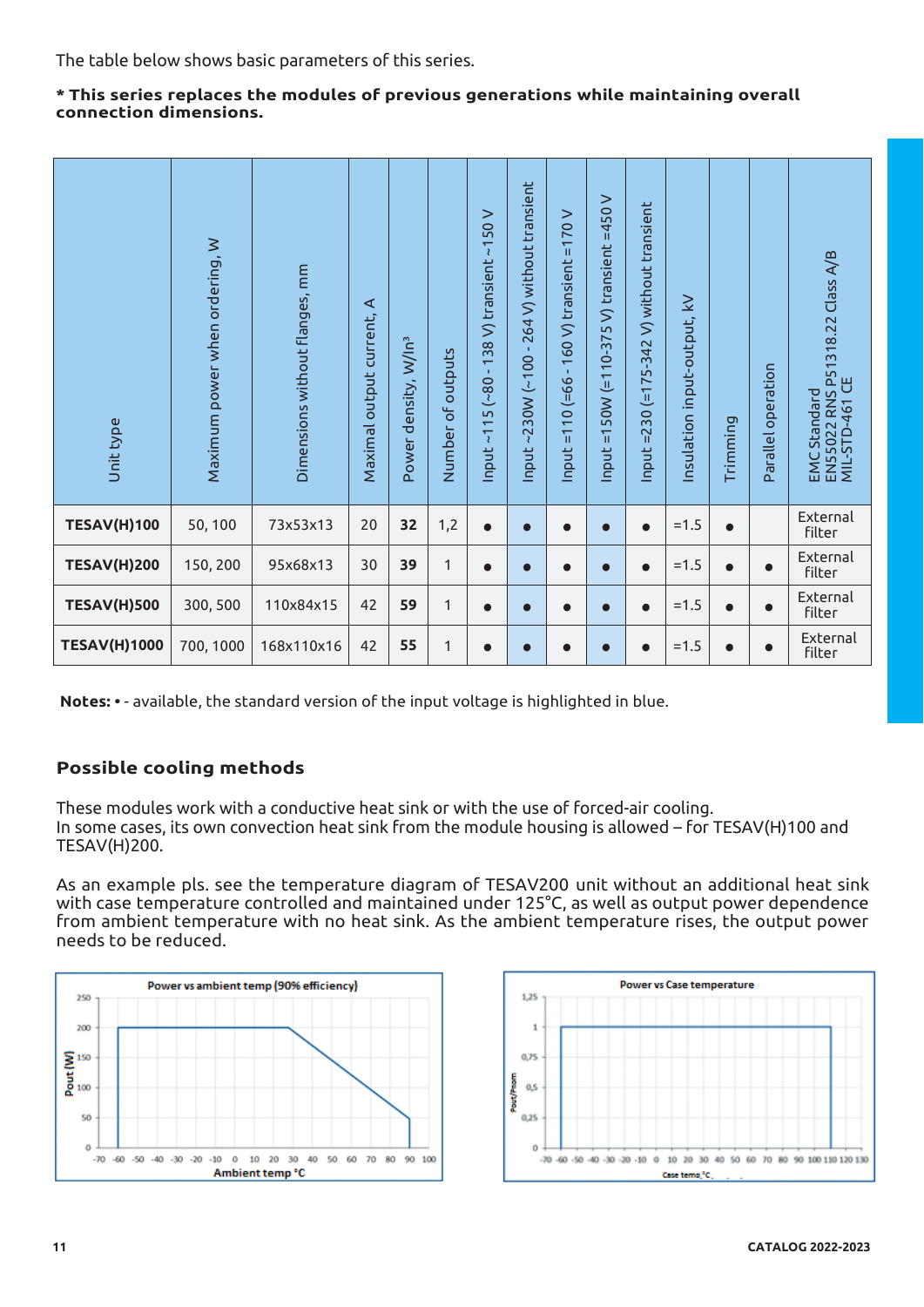## **JETDF 2.5-20 A Filters for DC/DC modules, short spike limiters, metal cases**



JETDF series, interference filters equipped with varistor and suppressor limiters of short spikes coming from the mains, including: JETDF2.5, JETDF5, JETDF10 and JETD20

| Nominal current,<br>A | Filter type   | Dimensions, mm | pulse<br>protection<br>current, A<br>Maximum | Input 12W<br>(10.2-36) V | Input 24W<br>(18-72) V | Case<br>temperature<br>-60+125 °C<br>$60+125$<br>Operating | S,<br>n case<br>kV<br>nsulation from<br>۱۰۰۰۰۰ - ۱۵۵۰۰<br>input/output, | $-10$<br>Insertion loss 1<br>$mHz$ , db |
|-----------------------|---------------|----------------|----------------------------------------------|--------------------------|------------------------|------------------------------------------------------------|-------------------------------------------------------------------------|-----------------------------------------|
| 2,5                   | JETDF2.5      | 30x20x10       | 250-1200                                     | $\bullet$                | $\bullet$              | $\bullet$                                                  | $=1$                                                                    | 55                                      |
| 5                     | <b>JETDF5</b> | 40x30x11       | 250-1200                                     | $\bullet$                | $\bullet$              | $\bullet$                                                  | $=1$                                                                    | 55                                      |
| 10                    | JETDF10       | 48x33x11       | 250-1200                                     | $\bullet$                | $\bullet$              | $\bullet$                                                  | $=1$                                                                    | 55                                      |
| 20                    | JETDF20       | 58x40x11       | 250-1200                                     | $\bullet$                | $\bullet$              | $\bullet$                                                  | $=1$                                                                    | 55                                      |

The JETDF for DC networks are designed for operation in harsh conditions. They protect critical circuits of analog and digital equipment from spike emissions into network and filter interference in input and output circuits of power supply modules and units. High reliability, mechanical strength and resistance to vibrations and shocks, and temperature stability are ensured by the use of electromagnetic components based on amorphous nanocrystalline materials.

#### **For greater effect use these filters in combination with power supplies manufactured by AEPS-group.**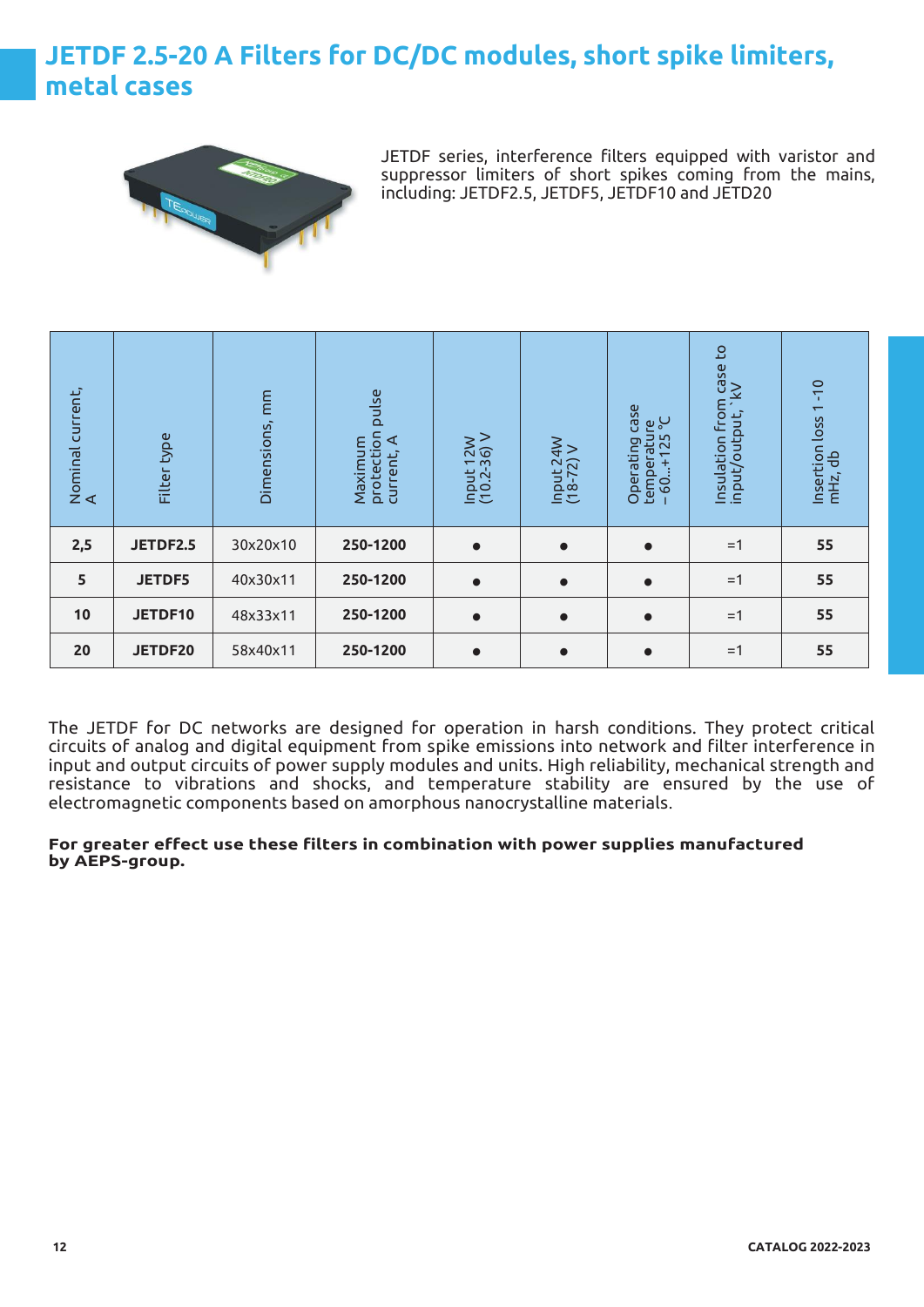## **JETAF 1-20 A filters for AC/DC modules, short spike limiters, metal cases**



JETAF series, interference filters with varistor and suppressor limiters of short spikes coming from the mains, including: JETAF1, JETAF5, JETAF10, JETAF20 and JETAF15-400

| ⋖<br>Nominal current, | Filter type        | Dimensions, mm | Maximum protection pulse<br>current, A | $\rm{~}$<br>$~13F$ 400 (83-138),<br>Input | $\, > \,$<br>$(83-138)$ ,<br>$\overline{5}$<br>$\overline{ }$<br>$\overline{\chi}$<br>Input | $~230(182 - 264)$ V<br>Input- | ~230W (100-264) V<br>Input | Operating case temperature<br>-40+85 °C<br>$-40+85$ | Insulation from case<br>to input/output, kV | Insertion loss<br>1 -10 mHz, db |
|-----------------------|--------------------|----------------|----------------------------------------|-------------------------------------------|---------------------------------------------------------------------------------------------|-------------------------------|----------------------------|-----------------------------------------------------|---------------------------------------------|---------------------------------|
| 1                     | <b>JETAF1</b>      | 58x40x11       | 1200                                   |                                           | $\bullet$                                                                                   | $\bullet$                     | $\bullet$                  | $\bullet$                                           | ~1,5                                        | 55                              |
| 5                     | <b>JETAF5</b>      | 101x51x20      | 1200                                   |                                           | $\bullet$                                                                                   | $\bullet$                     | $\bullet$                  | $\bullet$                                           | ~1,5                                        | 55                              |
| 10                    | JETAF10            | 111x61x24      | 1200                                   |                                           | $\bullet$                                                                                   | $\bullet$                     | $\bullet$                  | $\bullet$                                           | ~1,5                                        | 55                              |
| 20                    | JETAF20            | 134x84x28      | 1200                                   |                                           | $\bullet$                                                                                   | $\bullet$                     | $\bullet$                  | $\bullet$                                           | ~1,5                                        | 55                              |
| 15                    | <b>JETAF15-400</b> | 134x84x28      | 4500                                   | $\bullet$                                 | $\bullet$                                                                                   | $\bullet$                     | $\bullet$                  | $\bullet$                                           | ~1,5                                        | 55                              |

The JETAF series for AC networks designed for operation in harsh conditions. They protect critical circuits of analog and digital equipment from spike emissions into network and filter interference in input and output circuits of power supply modules and units. High reliability, mechanical strength and resistance to vibrations and shocks, and temperature stability are ensured by the use of electromagnetic components based on amorphous nanocrystalline materials.

#### **For greater effect use these filters in combination with power supplies manufactured by AEPS-group.**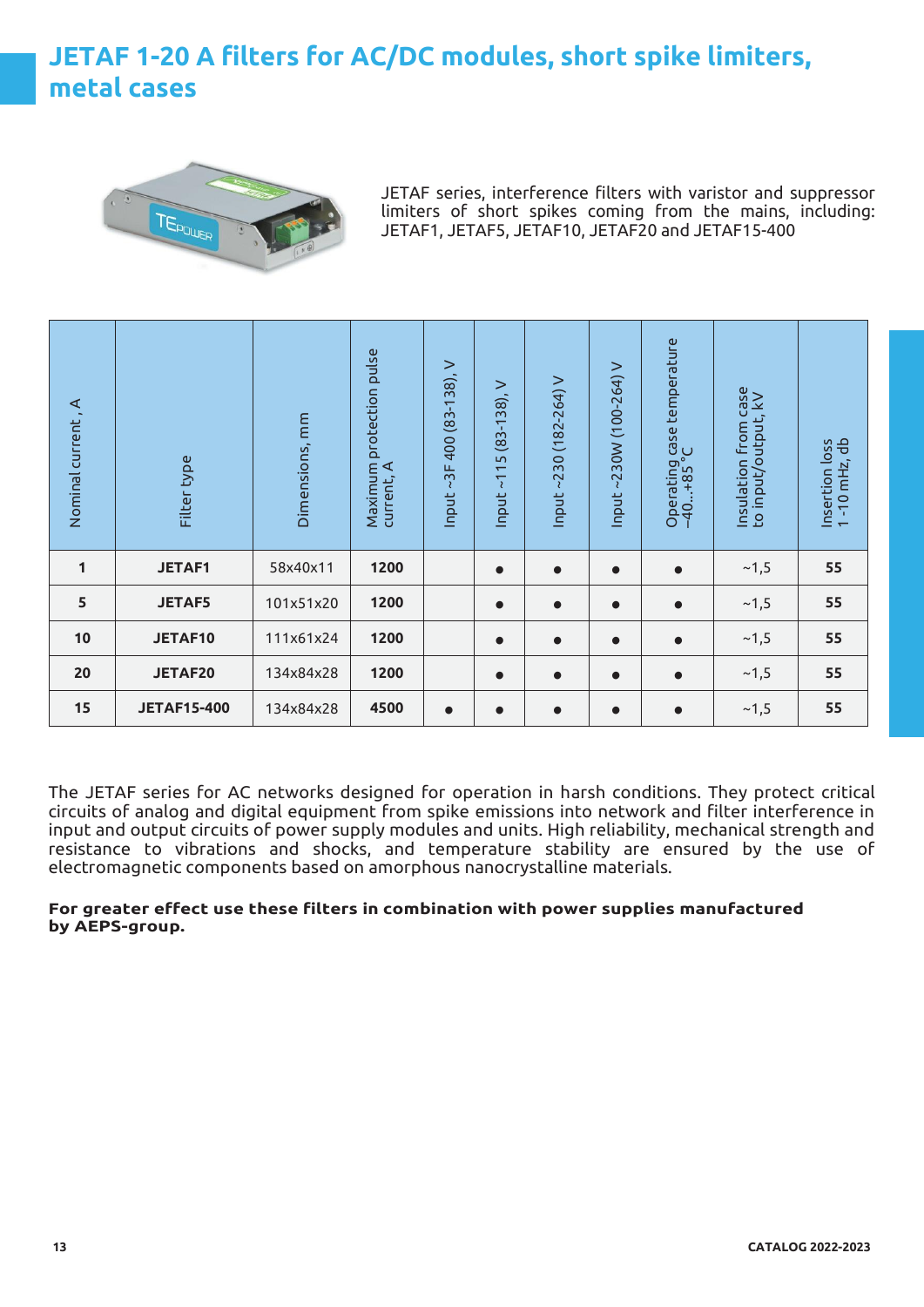### **Dear consumers of products made by AEPS-Group!**

Our team is sure that you have highly qualified personnel skilled in the field of power supplies, you have a good understanding of the internal design of modular secondary power supply units and are optimistic about our innovative solutions with the desire to move forward. We have vast experience in researching your typical mistakes caused by traditional approaches to the newest products. As the company's founder and General Designer I will try to tell you about the most "effective" mistakes.

1.You should understand that heat, in its thermodynamic sense, is the most destructive thing for a modular PSU, due to direct influence of temperature on reliability. The most important thing that we and you should aim for is to

"spread" the heat concentrators as much as possible on the heat-removing surface of a PSU, i.e. its "foot"! Miniaturization required by **you** for the equipment is a process focused on reducing and thinning of everything that is possible. As a result, the heat-dissipating foot in our constructions has a thickness locally reaching 0.4 mm in the thinnest places of the foot in low-power PSUs and 0.8-1.5 mm in high-power PSUs. If you turn on the power supply without a heat-dissipating plate or heat sink, you can get the temperature of high-power components (transistors, diodes, suppressors, microcircuits) reaching 150°C -200°C within 10 seconds! If you manage to turn it off quickly, it does not mean that fate will forgive you for another attempt like this. Warning: a plastic fan will not help you here even if you put a cardboard tube on it for better efficiency.

**RECOMMENDATION:** follow the datasheet carefully, do not turn on the PSU on an office desk without a heat-dissipating plate imitating your future heat sink.

2.If you have a heat sink, then you are in for the following frequent mistakes:

 a) the heat sink surface has non-flatness of more than 0.1 mm for a linear distance up to 100 mm, and more than 0.2 mm for a distance up to 200-300 mm;

b) you use a heat-conducting paste with a rate of less than 3.0 W/mK;

 c) you applied the paste without using a mesh stencil with 2x2...4x4 mm square paste sections and the distance between squares 0.5-1 mm, which ensures the removal of excess air and the minimum paste layer thickness when tightening the power supply unit to the heat sink;

 d) finally, you just forgot to remove the advertising label from the foot! If you need to turn on the unit for a short period of time, for example for the purpose of acceptance testing, pls. use a **copper plate with a thickness of 4-8 mm as a temporary heat sink.** The width and length of this plate should not be less than these dimensions of the power supply unit itself, with the thickness 4 mm or more. Of course, it is necessary to use a thin heat-conducting mat (avoid sponge type mats!).

3.**Do not solder wires** to pin terminals of the PSU! All PSUs with pin terminals are only designed to be mounted on a printed circuit boards! When soldering a wire, a large diameter wire in particular, and when operating the unit under conditions of shock and vibration, and even during installation, the unit's pin is used as a console that transmits the force to the printed circuit board inside the unit, both during soldering and long-term operation. And in combination with heating the microdisplacements cause forces splitting thin layers of ceramics on ceramic chip capacitors located inside the PSU. **Explosions and burnouts of printed circuit boards in these zones are inevitable.** A filling compound, even a hard type, does not help here, and may add troubles on thermal cycles.

**RECOMMENDATION:** if you have difficulties in designing a printed circuit board section for PSU, we will do it for you for free. The best approach for electrical connections of PSU pins in the equipment is to **use printed circuit boards with at least four layers of foil 100-400 microns thick**. You can order such printed circuit boards from us. You can also entrust us with the preliminary design and modeling of the cooling system for our power supplies.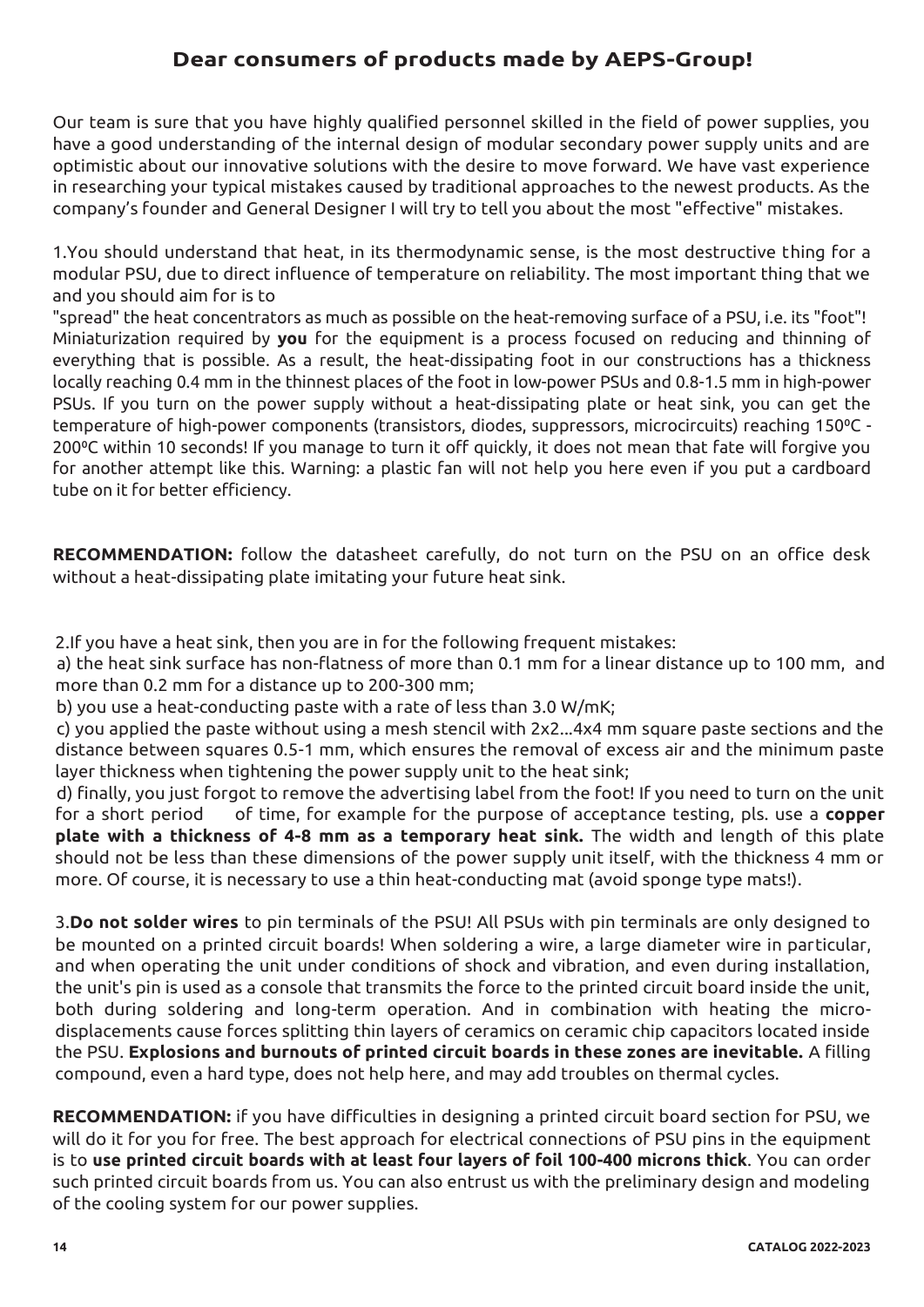#### 4.**We recommend:**

a) use an oscilloscope (OSC) measuring cable with a "closed" input and with a central core of higher resistance, for example 50 Ohms;

b) the cable must be loaded to resistance equal to wave (50 Ohms), normally placed in a shielded volume of the input OSC connector;

c) a resistor with value equal to the characteristic impedance of the cable and coupling capacitor (nonceramic) should be connected in the shielded volume in series with the cable core from the unit's output side;

d) take measurements only with the all external components connected as recommended by the datasheet

e) **do not measure ripple if the length of the bare unshielded part of the cable (facing the output of the unit) is over 2.5-4 mm, and the connection point of the unit's measuring cable is closer 2-5 cm from the unit's case.** 

All of the above is quite difficult to implement, but otherwise instead of measuring the true PSU ripple, you will get the artifacts in the OSC cable caused by resonances of cable and connection circuit; the error can be dozens of times higher than the true value! In our opinion, for these purposes it is better to use a special OCS with differential input and at a least special cables for measuring ripple of switching power supplies only.

AEPS-group team.